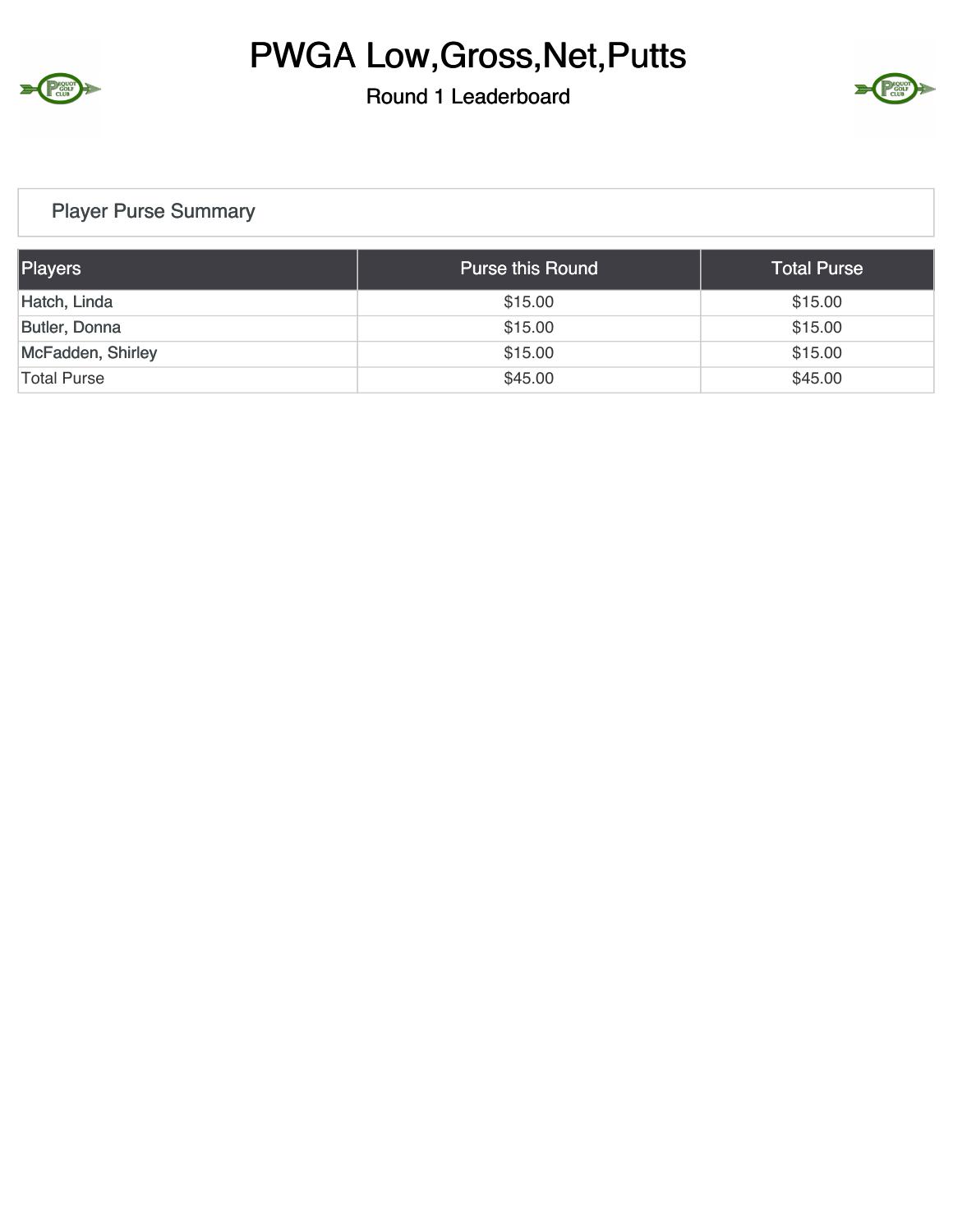

## Round 1 Leaderboard



#### Low Net

| Pos.           | Player                                             | To Par<br><b>Net</b> | Total<br><b>Net</b> | <b>Purse</b> | <b>Details</b>   |
|----------------|----------------------------------------------------|----------------------|---------------------|--------------|------------------|
| 1              | McFadden, Shirley<br>Pequot Golf Club              | $-6$                 | 65                  | \$0.00       | Low Gross Winner |
| $\overline{2}$ | Butler, Donna<br>Pequot Golf Club                  | $+1$                 | 72                  | \$15.00      |                  |
| 3              | Jablkowski, Kathy<br>Pequot Golf Club              | $+3$                 | 74                  | \$0.00       |                  |
| $\overline{4}$ | Hatch, Linda<br>Pequot Golf Club                   | $+5$                 | 76                  | \$0.00       |                  |
| 5              | Stafford, Kate<br>Pequot Golf Club                 | $+7$                 | 78                  | \$0.00       |                  |
| T <sub>6</sub> | Katz, Ginny<br><b>Pequot Golf Club</b>             | $+10$                | 81                  | \$0.00       |                  |
| T <sub>6</sub> | <b>Thaxton, Valerie</b><br><b>Pequot Golf Club</b> | $+10$                | 81                  | \$0.00       |                  |
| 8              | Wright, Bonnie<br>Pequot Golf Club                 | $+12$                | 83                  | \$0.00       |                  |
| 9              | McLean, Angela<br>Pequot Golf Club                 | $+14$                | 85                  | \$0.00       |                  |

Total Purse Allocated: \$15.00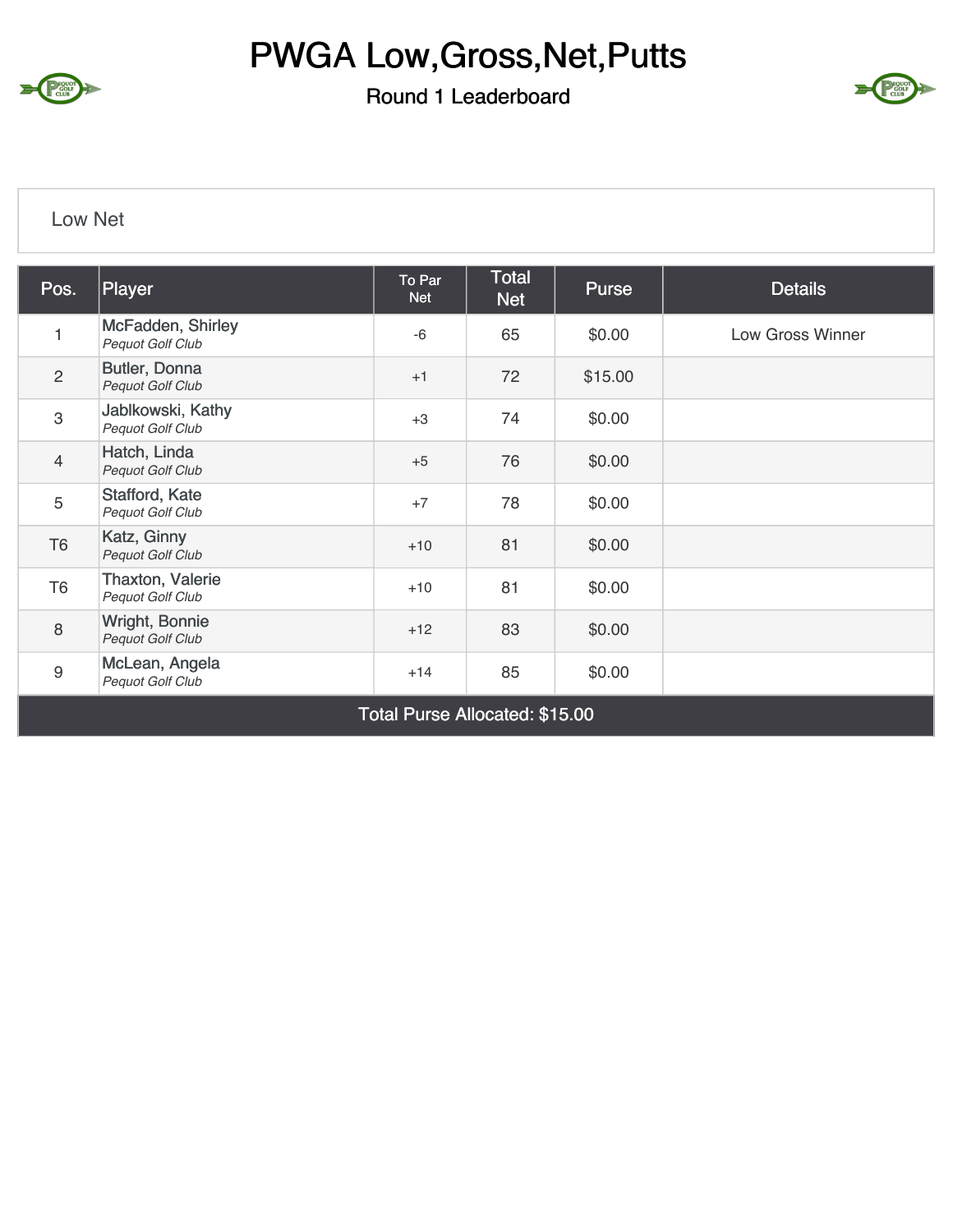

#### Round 1 Leaderboard



#### Low Gross

| Pos.           | Player                                      | To Par<br>Gross | <b>Total</b><br><b>Gross</b> | Purse   |
|----------------|---------------------------------------------|-----------------|------------------------------|---------|
|                | McFadden, Shirley<br>Pequot Golf Club       | $+26$           | 97                           | \$15.00 |
| $\overline{c}$ | Stafford, Kate<br>Pequot Golf Club          | $+28$           | 99                           | \$0.00  |
| 3              | Hatch, Linda<br>Pequot Golf Club            | $+33$           | 104                          | \$0.00  |
| $\overline{4}$ | Butler, Donna<br>Pequot Golf Club           | $+36$           | 107                          | \$0.00  |
| 5              | Jablkowski, Kathy<br>Pequot Golf Club       | $+37$           | 108                          | \$0.00  |
| 6              | Katz, Ginny<br>Pequot Golf Club             | $+39$           | 110                          | \$0.00  |
| $\overline{7}$ | <b>Thaxton, Valerie</b><br>Pequot Golf Club | $+40$           | 111                          | \$0.00  |
| 8              | Wright, Bonnie<br>Pequot Golf Club          | $+47$           | 118                          | \$0.00  |
| $\hbox{9}$     | McLean, Angela<br>Pequot Golf Club          | $+54$           | 125                          | \$0.00  |

Total Purse Allocated: \$15.00